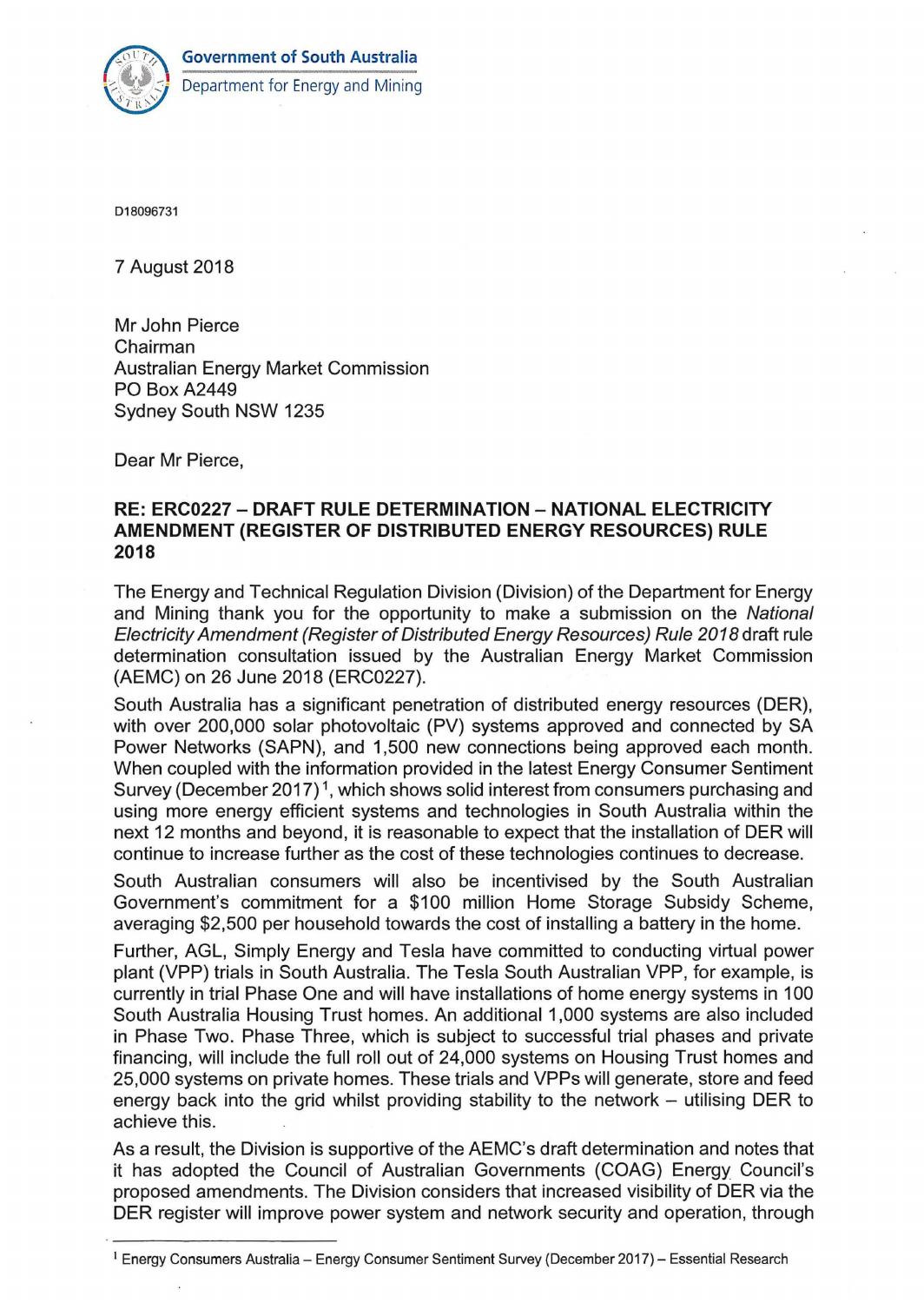the provision of better information to both the Australian Energy Market Operator (AEMO) and the Network Service Providers (NSPs).

This submission provides the Division's view on specific aspects of the draft determination which are particularly important given the transformation taking place within the South Australian energy market.

The Division agrees that static DER-related data and information is appropriate to be captured in the DER register first. Further, we agree that the AEMC's broad view on the meaning of DER in the draft as, constituting distributed generation and load that is responsive to either the demand for, or price of, electricity  $-$  is an appropriate view. The Division considers that the AEMC should, in the first instance and in the future, refrain from legislating a definitive definition for  $DER -$  noting that this should instead be captured within AEMO's DER register information guidelines. This is due to the fast paced, innovative nature that DER-related systems and technology poses and the speed and scale in which DER is being installed within the National Electricity Market (NEM). Defining this within the national rules may hinder this technology from being deployed, as rule changes would be required to amend the definition. Therefore, capturing the definition within the DER register information guidelines will ensure that, when appropriate, AEMO can consult on expanding and broadening the definition of DER to consider new technologies and systems that come to market.

Like the AEMC, we recognise that this draft rule is part of a broader package of work considering the changes faced by increasing DER installation. As noted within the AEMO and Energy Networks Australia (ENA) Open Energy Networks consultation, South Australian rooftop PV is forecast on minimum demand days to provide all demand by as early as 2025. To ensure that the South Australian energy market can both suitability manage these forecasts, and utilise DER as an asset rather than as a hinderance, the South Australian Government has already begun to proactively trial VPPs and plans to begin other Demand Response and Demand Aggregation Trialsgiving consumers the tools and opportunities to manage their own demand when their actions can help reduce peak power demands and take pressure off prices.

Proactively working with the Office of the Technical Regulator (OTR), the Division has begun to consider whether the electronic Certificates of Compliance (eCoC) system operating within South Australia is a robust, appropriate method for collecting DERrelated data and information during installation. We have begun to both engage and work with AEMO and SA Power Networks (SAPN) to ensure that DER-related data and information is collected and ready for upload prior to the operation of the DER register.

The Division considers that the DER register information guidelines should explicitly capture minimum and maximum capacity limits, noting that DER, in aggregate, could exceed traditional generation. Further, as part of their consultation process, AEMO and NSPs should be informed on whether said DER is part of an aggregated, orchestrated system - noting that awareness and visibility of these aggregated, orchestrated systems will improve power system and network security and operation, through the provisions of better information to both AEMO and the NSPs.

AEMO should ensure that the DER register has an appropriate 'tagging' mechanism whereby users of the DER register can gain visibility and search for DER that has been 'linked' into an aggregated, orchestrated system (for example, at a minimum, 'South Australia Tesla VPP' and the separate DER systems that form said VPP). Equally, the DER register should be capable of searching 'independent' DER (for example, a battery system that is not part of any VPP) - as this may be relevant in understanding how DER operates for AEMO forecasting and NSP network management. For the South Australian Government, the DER register should be able to be used in two main ways - as a method of searching individual DER-related data and information for